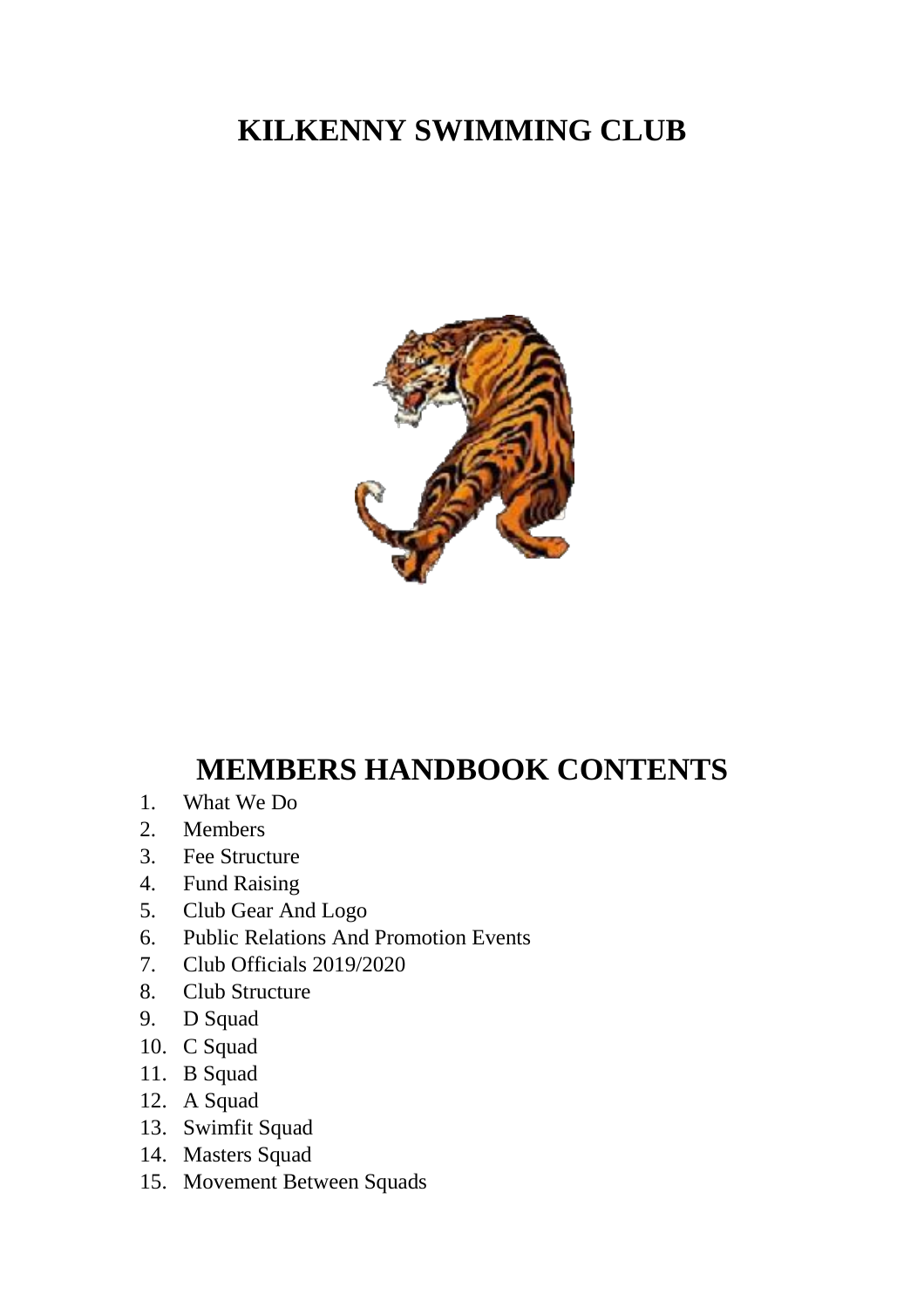- 16. Pool Facility
- 17. Training
- 18. A Squad Training
- 19. Club Session Timetable
- 20. Pool Duty
- 21. Communications
- 22. Child Protection
- 23. Child Liaison Officers And HSE Contact
- 24. Club Captains
- 25. Gala Entries
- 26. At Galas
- 27. Team Manager
- 28. Gala Officials
- 29. Attendance At Galas Parent/Guardian
- 30. Attendance At Galas Swimmers
- 31. Relay Team Selection Procedure
- 32. Away Trips
- 33. Amendments

#### **1. WHAT WE DO:**

While other pools in Kilkenny offer swimming lessons, Kilkenny Swimming Club provides the focus for competitive swimming in the county. It is the only Swimming Club in Kilkenny which is affiliated to the Irish Amateur Swimming Association (IASA), now known as Swim Ireland, which is the sport's national governing body. The Club's swimmers have competed with great success at local, regional, national and international level.

The Club is run on a voluntary basis by the Club Committee which is elected at the AGM each year.

Where matters which are not covered by this handbook or the Club Constitution arise, the rules of Swim Ireland shall apply.

### **2. MEMBERS:**

Membership of the Club consists of all registered (with Swim Ireland) swimmers who are still involved in competition and/or who participate in training programmes designated by the squad to which they belong. Members who are below the age of 17 are termed junior members and others are termed ordinary members. In the case of junior members the right to attend the AGM, hold office and vote automatically passes to the swimmers' parents/guardians.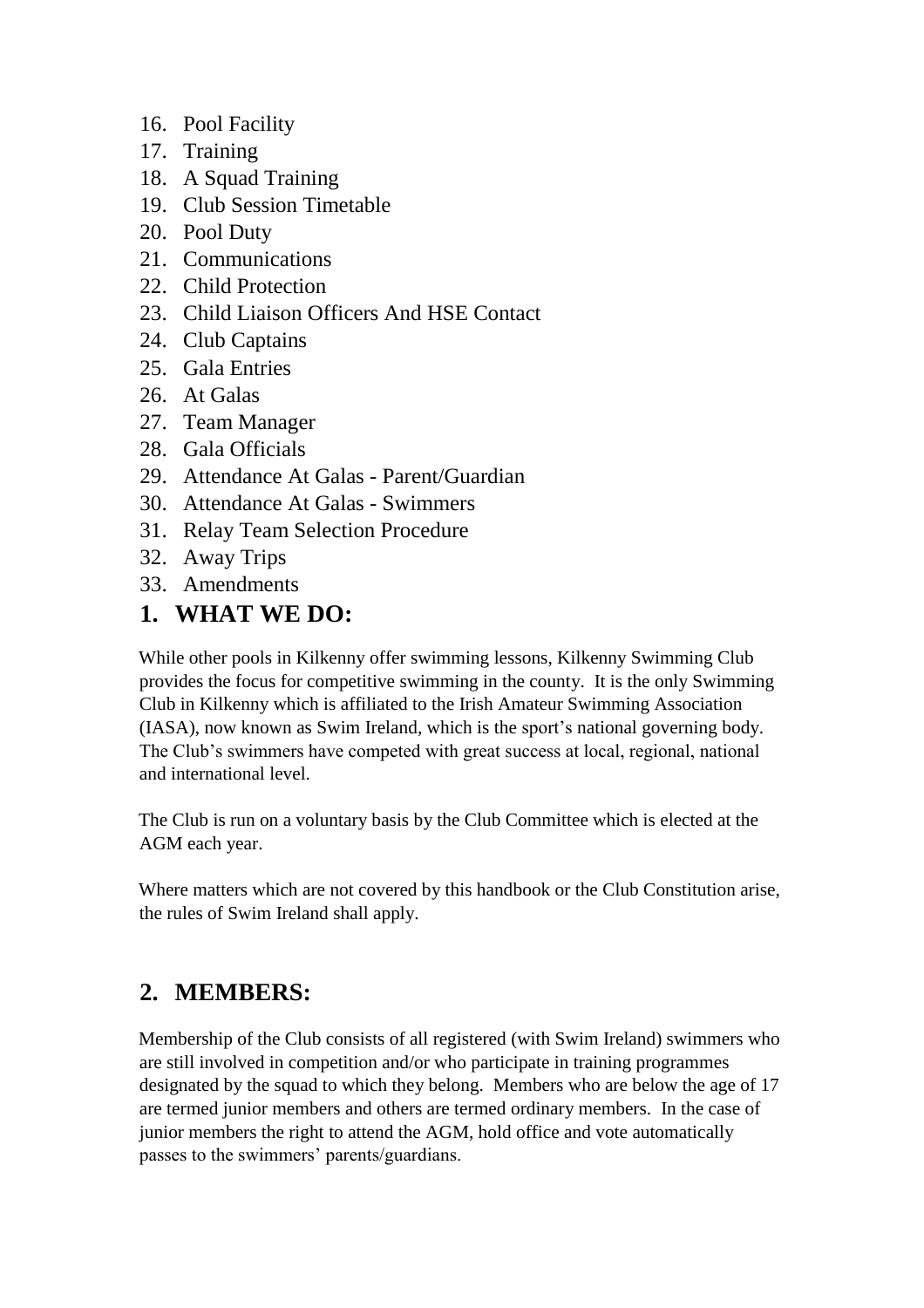## **3. FEE STRUCTURE:**

The coaching fees are set annually by the Club Committee. The fees are due to each family per term and are payable by a set date. In accordance with the Club Constitution, any member whose squad fees fall into arrears by more than one month, unless with the prior approval of the Club Committee, will automatically lose membership privileges, including the right of entry into competitions and the right to train.

### **4. FUND RAISING:**

The Club is funded by the coaching fees payable each term by the members. It is important to ensure that these fees are paid on time to ensure the orderly running of the Club. The Club holds a small number of fund raising events each year which target both the swimmers and their parents. This ensures that it is able to buy training equipment and organise away trips and Club events without increasing the fee structure. It is important that everyone participates in these fund raising events as it is all the swimmers who benefit. Supervision is also required from parents at these events. A lot of effort goes into the organisation of these events and the support of parents is appreciated.

## **5. CLUB GEAR AND LOGO:**

To help promote team spirt amongst the swimmers, the club has gear containing the club logo, which the swimmers are asked to wear, and can be purchased from the club. The club swimming caps should also be worn at all galas. A Club banner should be displayed at galas where possible.

### **6. PUBLIC RELATIONS & PROMOTIONAL EVENTS:**

The Club PRO is responsible for media coverage of Club swimmers. Any press release regarding Club swimmers and their achievements should only be communicated to the media via the Club PRO. Any mistakes in media coverage should be notified to the Club PRO who will liaise with the relevant media body. The Club endeavours to maintain a high profile within County Kilkenny. From time to time sponsorship is provided to the swimmers by local commercial enterprises. In such cases the Club will arrange a promotional photograph for the local papers. Parents have the right to exclude their children from such photographs if they wish. This decision should be notified to the Chairperson. All sponsorship is approved in advance by the Club Committee. From time to time the Club may also arrange promotional photographs of swimmers during training, such as those taken on the away trip to Lanzarote or at galas. It is important in applying for membership of the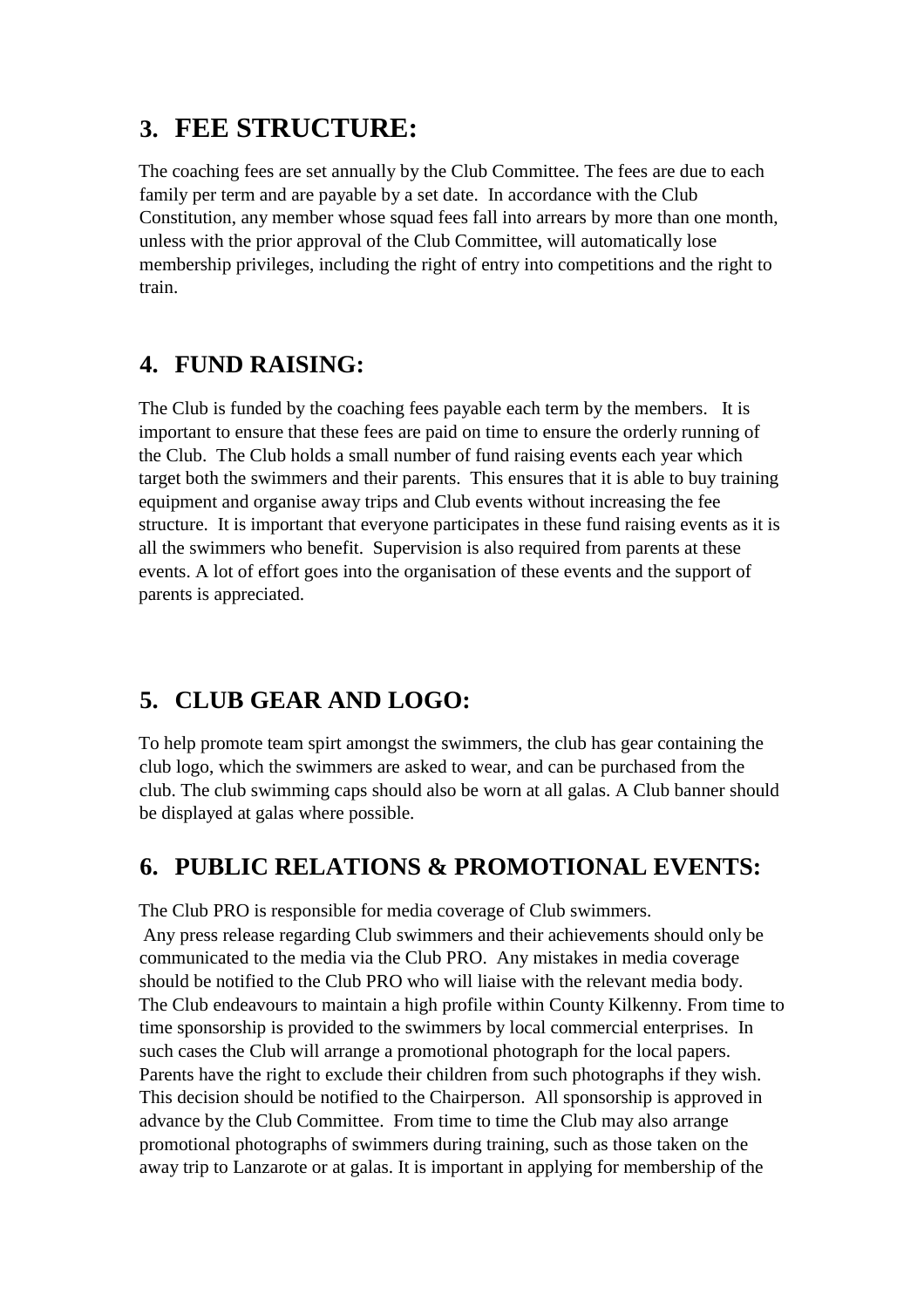Club that swimmers and their parents' consent to such photos being taken and used by the Club, unless a swimmer or parent indicates otherwise in writing in advance to the Club Committee.

### **7. CLUB OFFICIALS:**

#### **Kilkenny Swimming Club Committee 2019/2020**

| <b>Chairperson</b> | Duncan Russell 087 2995549 |
|--------------------|----------------------------|
| <b>Secretary</b>   | Lexie Trait 087 6791146    |
| <b>Treasurer</b>   | Rosaleen White 086 8644004 |

Keith Bowden - 087768180. Olivia Cuddihy- 0862212990 Heidi Bolger- 0877852252. Bridget Bowden- 0863217117 Niamh McCullagh- 0871820562 Nicky Cook Nicola Vaughan- 0877728182. Sheila Larkin- 0876617956 Emmet McAviney Sarah Keogh Rick Pretorius

#### **Child Welfare Officers:-**

Eilis O'Shea- 0860886731 Heidi Bolger- 0877852252

#### **Coaching Staff:-**

A Squad – John Duffy (Head Coach) – 086 2492784 B Squad – Liam O Connell C Squad – Breda Collins

**Swim Club Lessons & Trials:-** Lexie Trait 087 6791146

**Gala Secretary:-** Keith Bowden - 087768180. PJ Trait – 086 6042042

#### **Membership Secretary:-** Bridget Bowden- 0863217117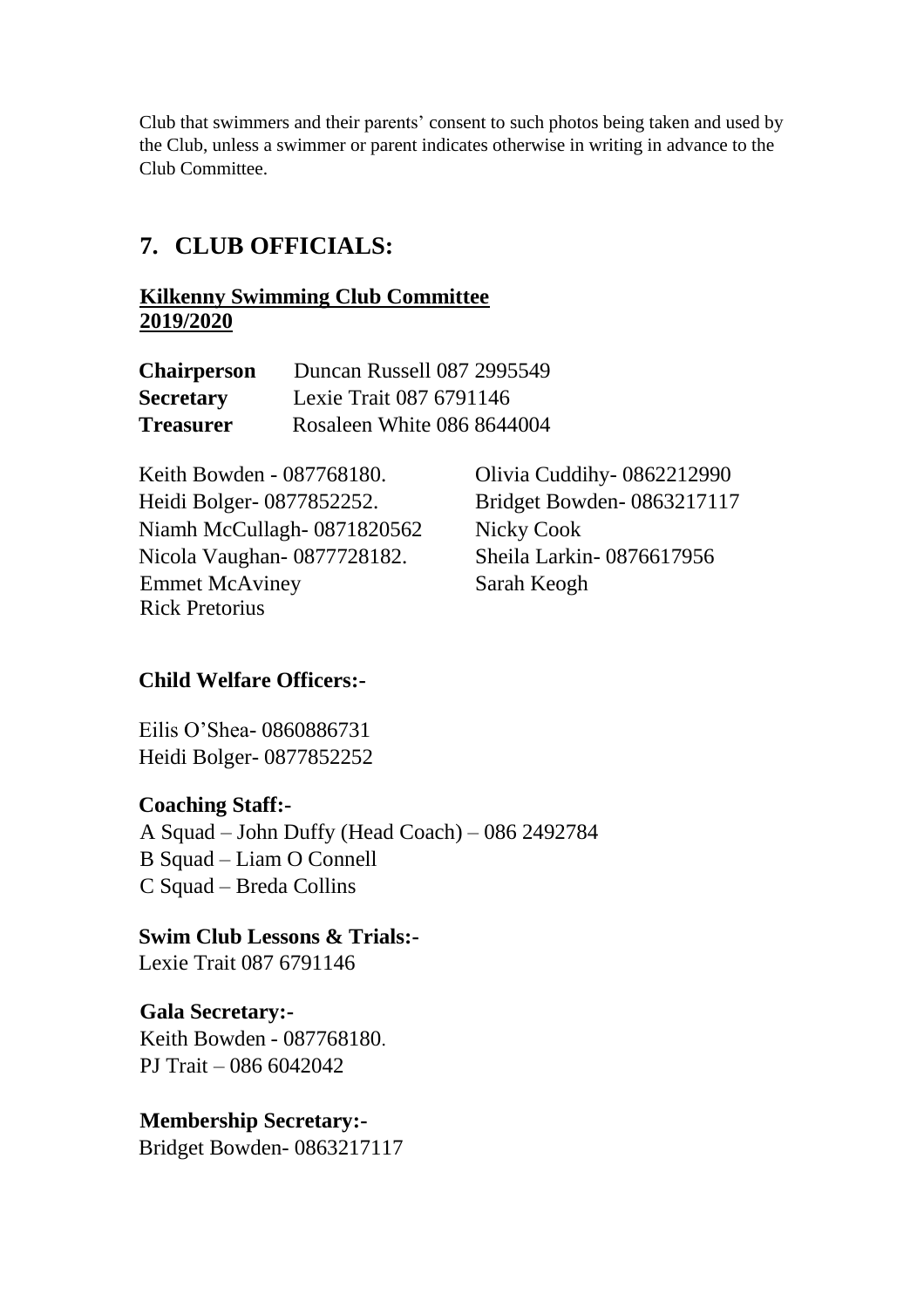**PRO:-** Olivia Cuddihy- 0862212990

#### **Pool Duty Rosters:-**

A Squad – Heidi Bolger B Squad – Olivia Cuddihy C Squad – Niamh McCullagh

Website:- [www.kilkennyswimmingclub.ie](http://www.kilkennyswimmingclub.ie/) Facebook:- Kilkenny Swimming Club- Posts Facebook

### **8. CLUB STRUCTURE:**

Kilkenny Swimming Club has a structured coaching programme for children of all abilities. The child commences with weekly swimming lessons in the D squad and, following successful completion, is introduced to competitive swimming in the C, B and A Squads. Progression through the squads is based on achieving set times in open competition. The Club is constrained in the number of swimmers in each squad because of limited capacity in the swimming pool and, unfortunately, is unable to accommodate as many swimmers as it would like.

#### **9. D SQUAD:**

D Squad caters for children from 8 years who have some experience of swimming. It is a requirement of the Club that swimmers are able to swim the width of the pool and three strokes - front crawl, back crawl and breast stroke leg action. Trials for D Squad are carried out in the pool before the start of each term if space allows. There is usually a waiting list to get into this squad. Children are divided into one of three groups depending on ability. There are three terms of twelve weeks each. Children are progressed through the D squad as their ability is determined by their teacher. If your child decides not to continue, please inform both the swim teacher and D Squad organiser as soon as possible. The object of the D Squad is to form the basic elements of an efficient swimming style and stroke, which can be strengthened and improved when the swimmer advances to the other Squads. On occasion parents become concerned that their child is being asked to swim shorter distances than those which they have been used to in previous lessons .This usually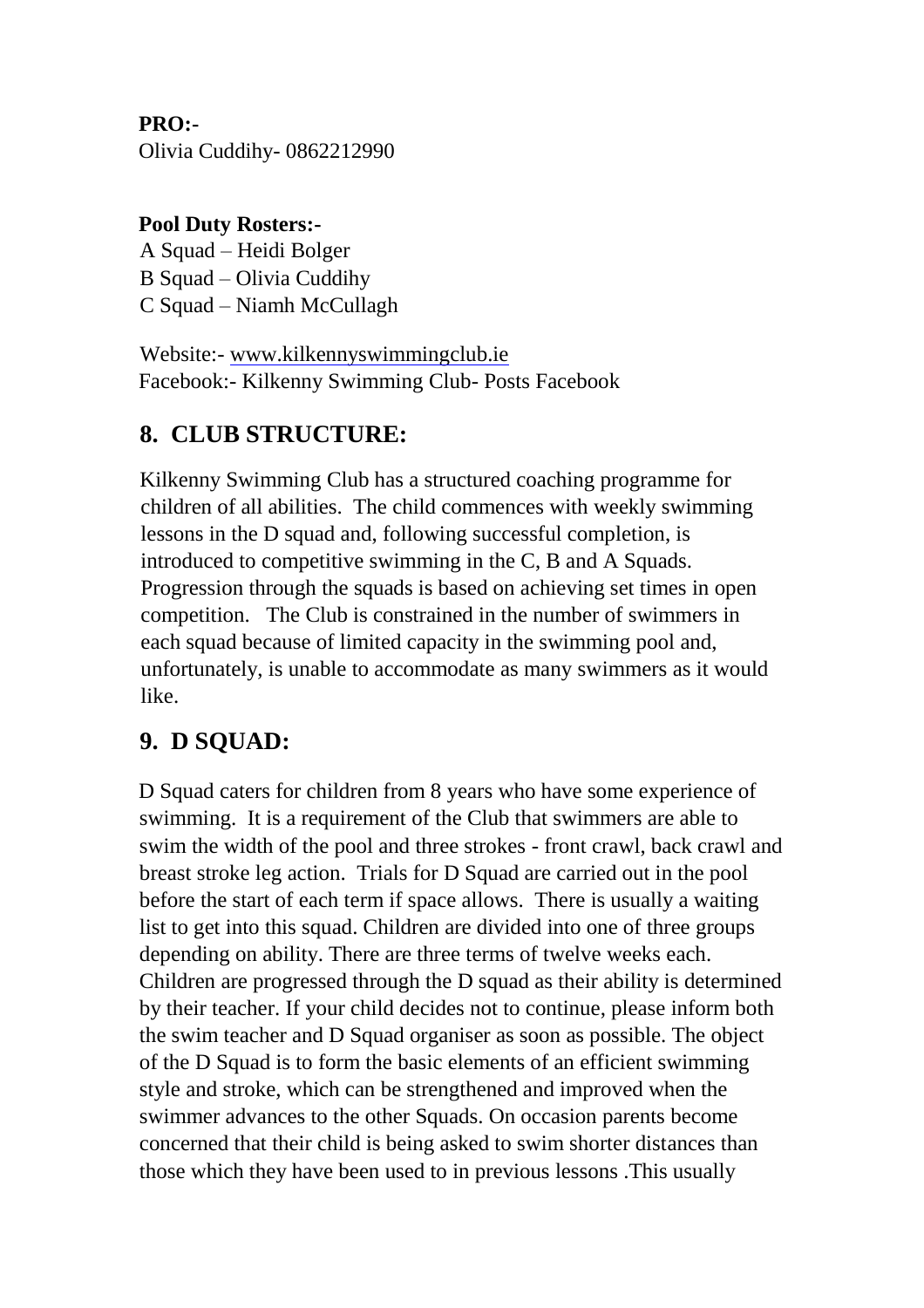arises from a need to re- engineer the child's stroke to a more efficient technique, for the purpose of future improvement, and should not be taken as a sign of regression. They move from D3 to Junior C squad when the teacher decides they are ready. Sometimes there may be a space issue in the higher squad which usually is resolved in a short period of time.

## **10. C SQUAD:**

Most C Squad swimmers are promoted from D Squad although a swimmer with the required standard of swimming can be admitted. Preference will be given to Club swimmers if demand exceeds the number of places, which is regularly the case. They initially move through C Juniors.

The C squad can cater for approximately 70 swimmers. Due to its size, it has been divided into three groups  $-C$  Juniors,  $C1$  and  $C2$ , with the most experienced swimmers in C2. The purpose of C J squad is to introduce swimmers to lane swimming while maintaining and improving the technique they have developed in D squad. They also learn lane etiquette, working from clock and squad discipline. They then move on to C1 squad. This aims to improve a swimmer's technique and stamina, and to introduce the child to competitive swimming. Swimmers are invited to join C squad on a trial period of one term. Applicants must demonstrate proficiency in all four strokes. Each swimmer is assessed at the end of this period. The assessment will consist of a timed 50 metre sprint in three strokes (front crawl, back crawl and breast stroke) and one 25 metre butterfly. The coach's report on the swimmers proficiency on these strokes is also considered as part of this assessment.

To progress through the Squads it is essential that swimmers compete in galas selected by their coach. Swimmers who fail to show reasonable and consistent progress may be asked to leave. Generally swimmers are given a maximum of four terms in C Squad in which to qualify for the B Squad. To qualify for the B Squad swimmers must achieve two B times at 100 metre events at competitive galas (depending on age) (see Club noticeboard and website for times). All swimmers must register with Swim Ireland immediately on joining the CJ squad. Moving between CJ, C1 and C2 Squads is at the discretion of the coach.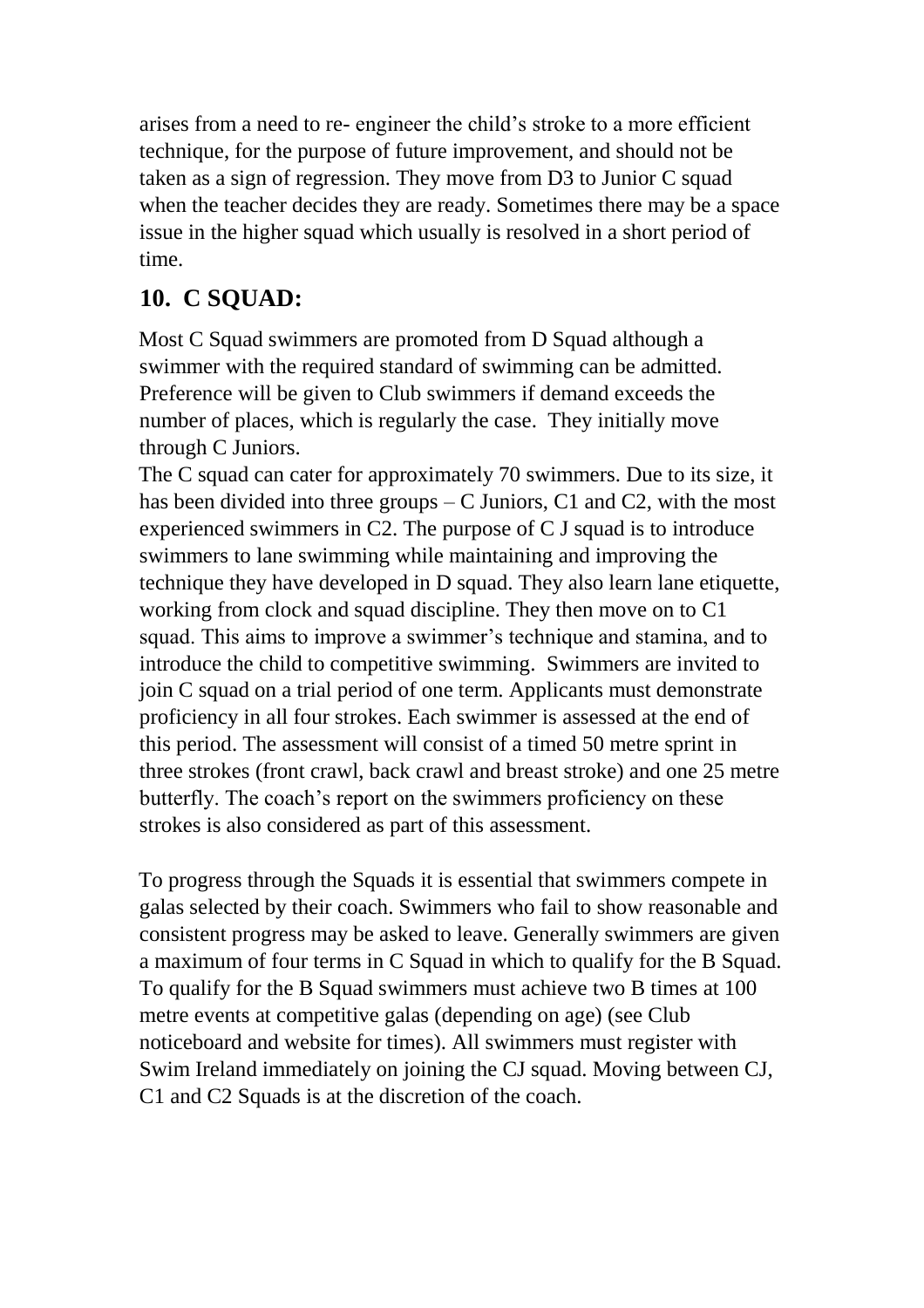### **11. B SQUAD:**

Members of this Squad are usually promoted from the C Squad. All swimmers must be registered with Swim Ireland. To be promoted to this Squad all swimmers must achieve at least two B times. Generally swimmers should not spend more than twelve months in this Squad, however this can be dependent on age and on the amount of space available in the A Squad. Swimmers who fail to show reasonable and considerable progress may be asked to leave. Generally swimmers are given a maximum of four terms in the B Squad in which to achieve their A times. Swimmers with one A time who have reached their 11th birthday may be offered an extra session with the A Squad to improve their chances of attaining a second A time. All B squad swimmers are obliged to swim all of the weekly sessions, Monday evening, Wednesday and Sunday mornings, unless otherwise stated by the coach.

### **12. A SQUAD:**

Swimmers in this group represent the most elite section of the Club. This squad entails a significant increase in both volume and intensity of training. The emphasis in this squad changes from stroke development to performance. Swimmers in this squad are expected to have a very high attendance at training. In this squad swimmers are expected to attend galas regularly, with particular emphasis on provincial, national and, in time, international meets.

In this squad swimmers will be assessed for fitness, and undergo video analysis of their strokes. Swimmers in the 'A' squad will also require equipment that may not be needed in the other squads, including fins, paddles, personal kick board and pull buoy. Information regarding the required equipment can be attained from the squad coach.

Swimmers will be expected to swim in a large variety of events, in all strokes as decided by the squad coach. In the 'A' squad swimmers will be given the knowledge and the training to succeed in competitive swimming, but it is up to the swimmer to bring the desire to want to do what it takes to succeed.

The Squad train six times a week, and the number of training sessions to be attended by individual swimmers is determined by the coach. Land training sessions may also be provided. Swimmers at this level are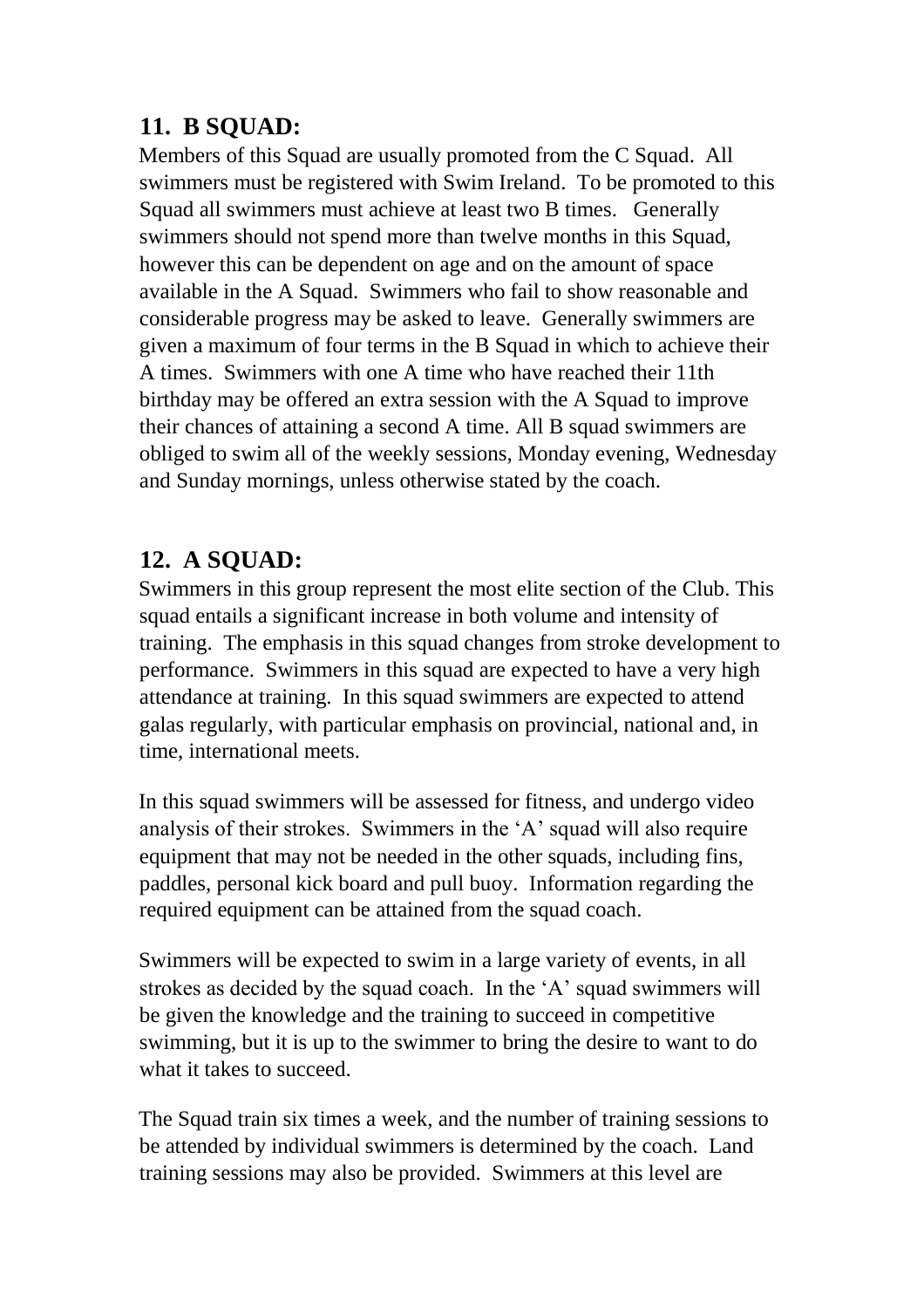introduced to long course competitions (50 metre pool). Swimmers are ineligible to join the A Squad until after they have reached their 11th Birthday.

Acceptance in the A Squad is subject attaining 2 A times in 100 meters competition and to the satisfactory completion of an assessment carried out by the Clubs Head Coach. Swimmers must attain their A times each year to remain eligible for the A

Squad. Due to availability of pool time and financial constraints the majority of the A Squad training sessions are in the early morning. While many Club members may regard this as unattractive it is an unfortunate fact of life in elite swimming.

### **13. SWIMFIT SQUAD:**

The Club operates a limited training facility for Club members who do not wish to compete in galas. These swimmers must be registered with Swim Ireland. This squad trains on the early morning sessions alongside the B Squad.

### **14. MASTERS SQUAD:**

The club has a Masters Squad, this is for swimmers over 19 years who wish to swim in masters competitions. This squad, in the past few years has become a strong squad swimming in galas and open water swims at national and European level, also achieving an English Channel swim. The squad is organised by its own sub-committee, and organises a Masters Gala and open water swim in the River Nore.

#### **15. MOVEMENT BETWEEN SQUADS:**

Upon achievement of the time standards relevant for the next Squad, swimmers will be eligible for consideration for movement. Swimmers must also have spent at least one term in the Squad before being considered for moving on. Following achievement of the relevant times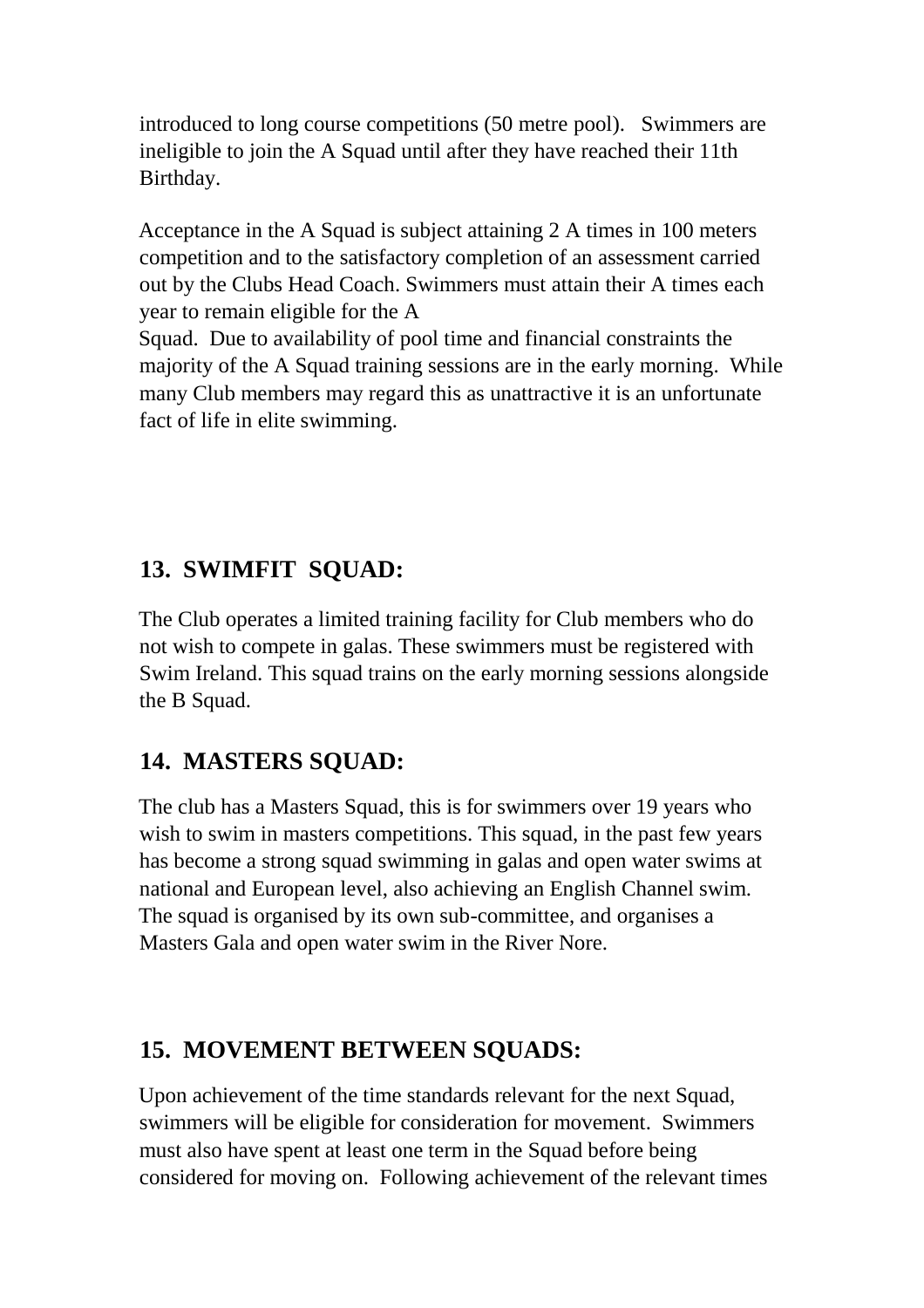the Coach will look at the various factors which are standard of strokes, attendance record, Gala participation, behaviour, maturity etc. If the Squad coach is happy that the child is ready to move the child will be given a test set by the Head Coach to determine if he or she is able to keep up the demands of the intended Squad. For progression to the A Squad swimmers must have reached their 11th Birthday. Preference will be given to Club swimmers if demand exceeds the number of places for any Squad. At all times movement into a new squad will be subject to space being available in that squad.

#### **16. POOL FACILITY:**

Kilkenny Swimming Club uses the Watershed Leisure Centre, The Ring Road, Kilkenny. The pool has six lanes and is 25 metres in length. The Centre operates a modern village style changing facility. Many training sessions are carried out while a portion of the pool is also available to public swimmers. It is quite common for Club swimmers and public swimmers to use the changing rooms simultaneously.

#### **17. TRAINING:**

It is important that swimmers attend all their sessions each week. Swimming is a sport that requires regular attendance to ensure that fitness is maintained and individual swimming standards are improved. Coaches keep a record of each swimmers attendance. If for any reason a swimmer cannot attend a session, parents should inform the Coach.

All swimmers have the opportunity to train properly and in safety during each session. Swimmers will be divided into training lanes based on both speed and stamina and depend on each other to ensure that the various sets are properly executed. Swimmers are expected to put in their best effort throughout the sessions, in order for the practice to give maximum benefits to all. All swimmers are therefore expected to train at all times to their full potential. If a swimmer is unwell or excessively tired during a session this should be communicated to the coach who will make the appropriate arrangements. Swimmers are expected to carry out the instructions of the coach at all times. Rest periods, intake of liquids,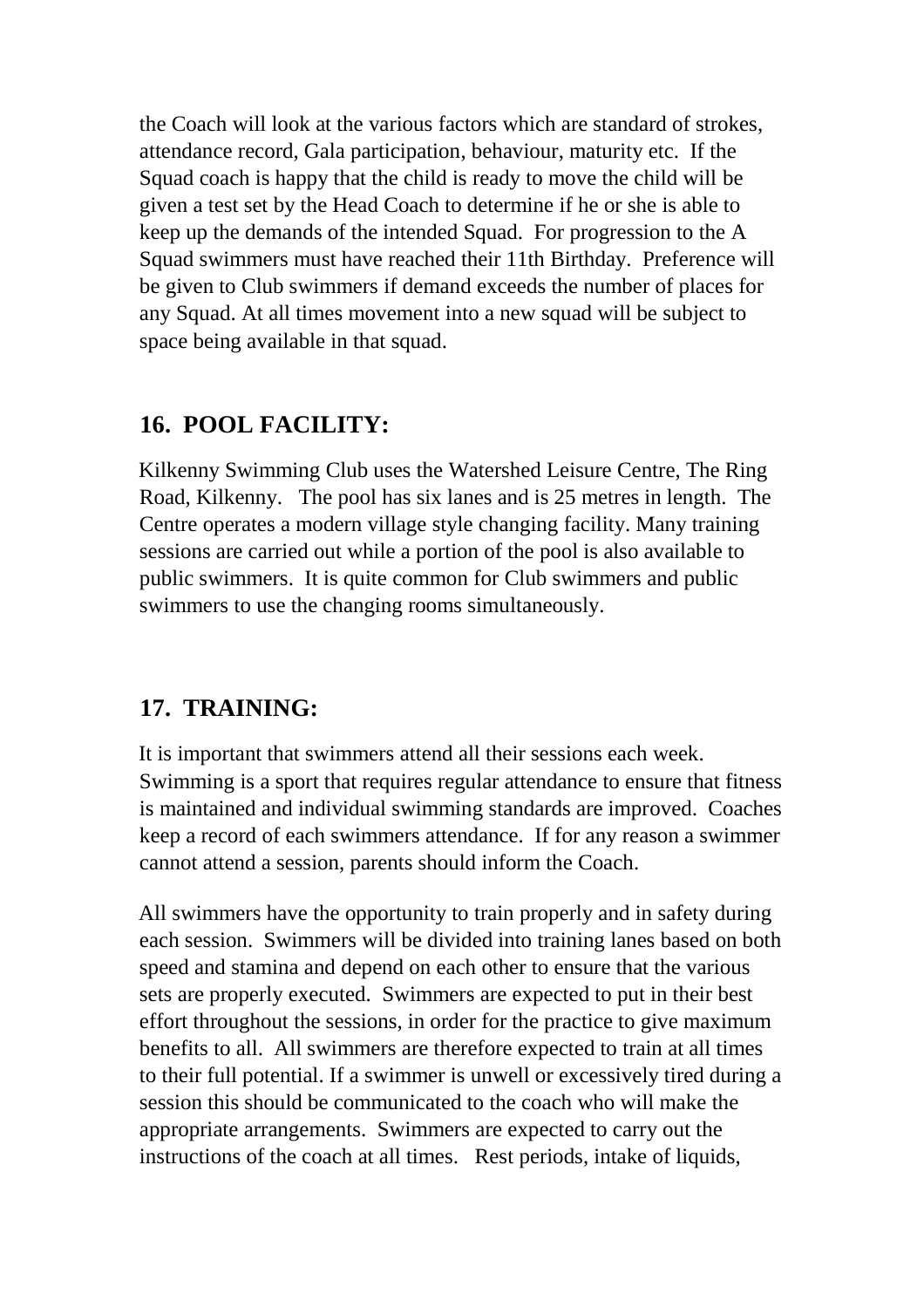achieving target times etc., are all important elements of the training programmes. Punctuality, being adequately prepared for each session and having the required equipment are all essential if swimmers are to derive the full benefit from the session.

The safety of our swimmers is paramount. The Club cannot tolerate any form of horseplay either in the pool area, in the showers or dressing rooms. Proper respect must be shown for all equipment and fixtures – sitting or standing on lane ropes can result in damage to the ropes but also can result in serious injury. Water bottles, floats or pull buoys should not be kicked or thrown. It is the policy of the Club to keep rules and regulations to a minimum but the Club is obliged to provide an environment in which committed, conscientious swimmers have an opportunity to realise their full potential.

 In addition, coaches may at their own discretion request any swimmer who fails to comply with their instructions to leave the water and may request the Club to suspend or expel any swimmer who, in their opinion, is interfering with the proper execution of the training programme. The following equipment will be required for training:

- Suitable swimming togs
- Goggles
- Club swimming hat
- Swim Fins
- Pull buoy
- Hand paddles
- Kick board
- Water bottle

Although pull buoys and kick boards are available in the Watershed, many swimmers prefer to provide their own.

### **18. A SQUAD TRAINING:**

The A Squad is the most elite training squad within the Swimming Squads, swimmers must be highly committed to the training regime. Unexplained absence from one in six sessions in each term may result in disciplinarily action. When a swimmer has missed sessions the swimmer and the parents will be invited to meet with the Head Coach and the Chairperson to discuss the absence. To avoid suspension from the Club at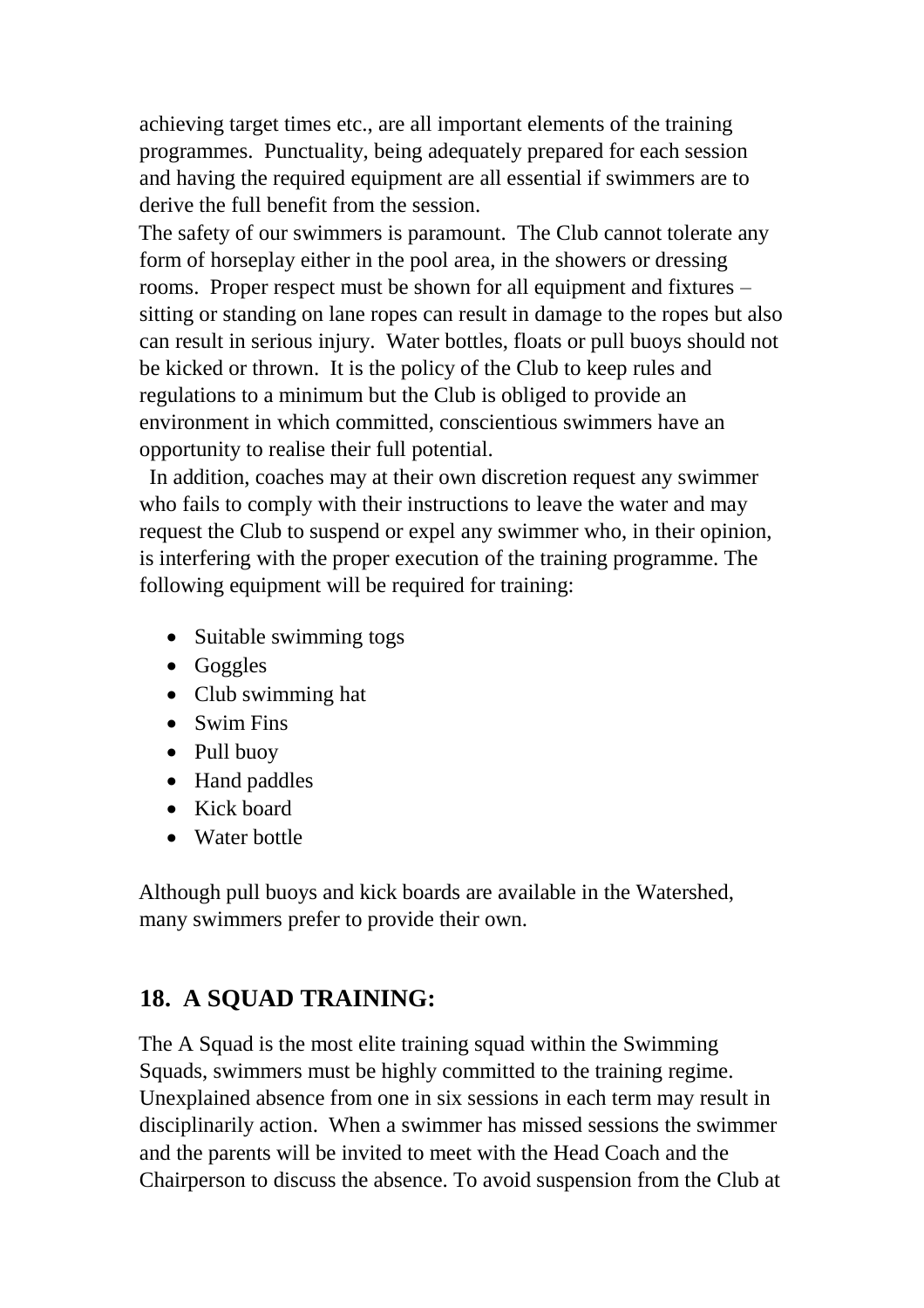this stage the swimmer is required to restate his/her commitment to the training programme provided by the Club. Repeated absence can result in disqualification from the Club.

#### **19. CLUB SESSION TIMETABLE:**

The following are the session times with regard to the various Club squads. These are subject to change from time to time and changes will be notified to the swimmers by their Coach:

| D Squad                    | <b>Thurs</b> 5.30pm to 7.30pm $(3$ sessions of 40 mins)                                                                                                                                                                     |
|----------------------------|-----------------------------------------------------------------------------------------------------------------------------------------------------------------------------------------------------------------------------|
| C Junior Squad<br>C1 Squad | <b>Wed</b> 5.00pm to 7.00pm (3 sessions of 40 mins)<br><b>Tues</b> 5.00pm to 5.45pm & <b>Sat</b> 5.00pm to 5.45pm                                                                                                           |
| C <sub>2</sub> Squad       | <b>Tues</b> 5.45pm to 7.00pm $\&$ <b>Sat</b> 5.45pm to 7.00pm                                                                                                                                                               |
| <b>B</b> Squad             | <b>Mon</b> 5.30pm to 7.30pm & <b>Wed</b> 5.30am to 7.30am<br>& <b>Sun</b> 8.00am to 10.00am                                                                                                                                 |
| A Squad                    | <b>Mon</b> 5.30am to 7.30am $\&$ <b>Tues</b> 5.30am to 7.30am<br>& <b>Thurs</b> 5.30am to 7.30am & <b>Fri</b> 5.30am to 7.30am<br>& Fri 5.30pm to 7.30pm & Sat 7.00am to 9.00am<br>$\&$ Sat 9.30am to 10.30am land training |

Parents/Guardians have the primary responsibility for the care and welfare of their children. The Club is responsible for swimmers on the pool deck only. Once the swimmers leave the pool deck and enter the changing village, they become the responsibility of their parents. Please note that supervision of the changing village is the responsibility of the Watershed and not the Swimming Club.

It is important that parents drop and collect children at the appropriate times for their swim sessions. Parents are advised to ensure that young swimmers wait to be collected in the pool lobby (which is supervised by the staff of the Watershed) rather than in the car park (which is not supervised).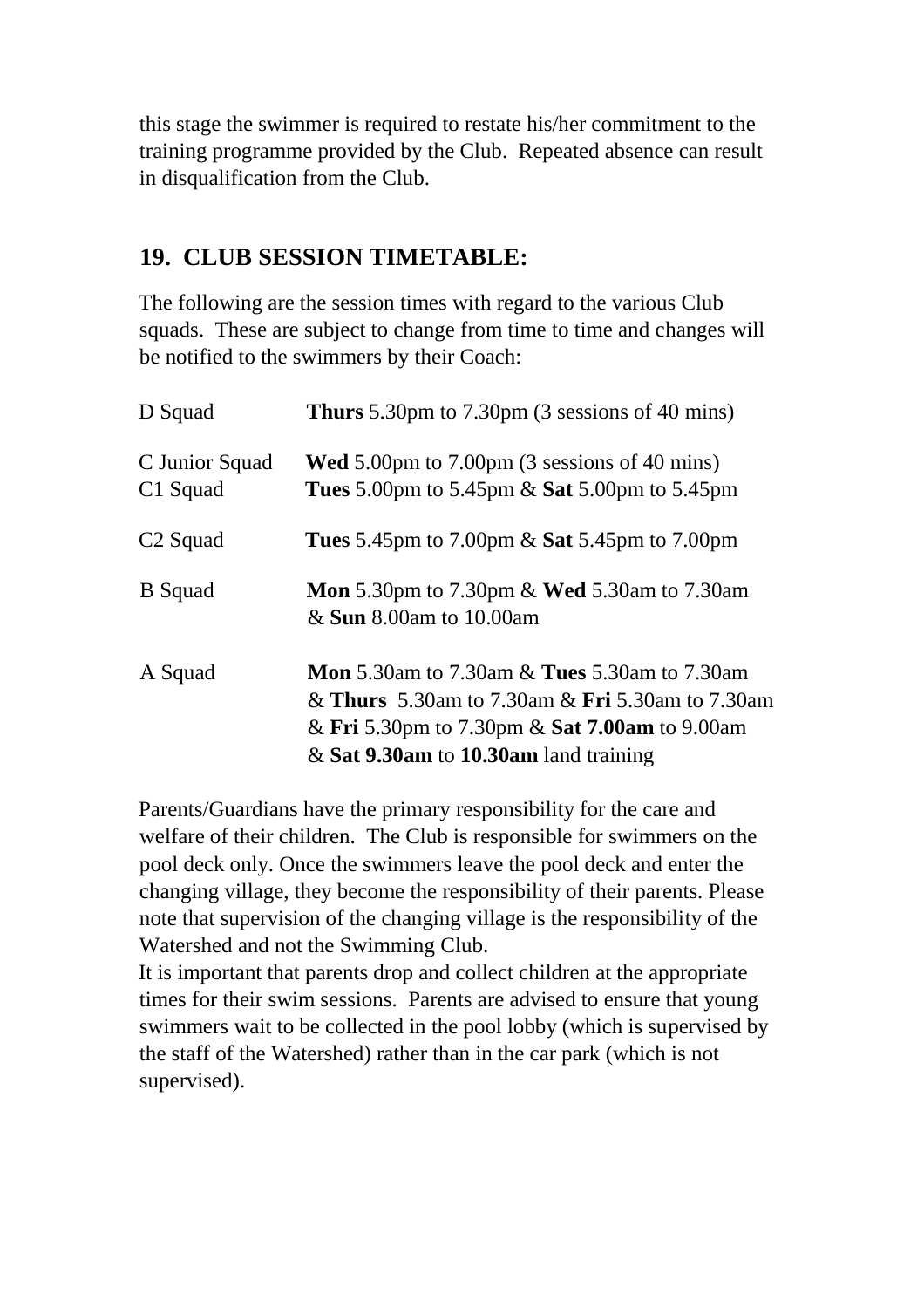### **20. POOL DUTY:**

It is a requirement of both Swim Ireland and Kilkenny Swimming Club that an adult be present (in addition to the Coach) during all of every coaching session. A supervision rota is drawn up each term by the Club Committee with regard to the A, B and C Squads. Parents must ensure that they attend for pool duty on time or make alternative arrangements with another parent. For child protection and safety reasons, training sessions cannot take place without an adult on duty as well as the coach. Parents may remain on the pool deck or in the viewing area to the side of the pool deck when on pool duty and should attend a few minutes before the scheduled start time of the session and should remain until the end of the coaching session. Where a parent of the designated family cannot attend, a substitute, who must be older than 18 years must be arranged by the parent. Where the adult supervisor fails to turn up, the coach may seek an alternative adult or cancel the session. Pool duty is obligatory for all parents, even those who are parents of swimmers who are over 18 years of age. Sanctions may be imposed where there is a failure by parents to turn up for pool duty.

The pool duty rota is circulated to swimmers in each squad but is also posted on the Club notice board in the lobby of the Watershed and is updated on the club website. The duty week includes all sessions whether your child is swimming or not.

Duties include the following:

- 1. Attend to a child's needs if the child feels ill or has difficulty with goggles etc.
- 2. Distribute notes as requested by the coach.
- 3. Assist the coach whenever requested by the coach.
- 4. Do not interfere with the coach's programme and do not discipline swimmers.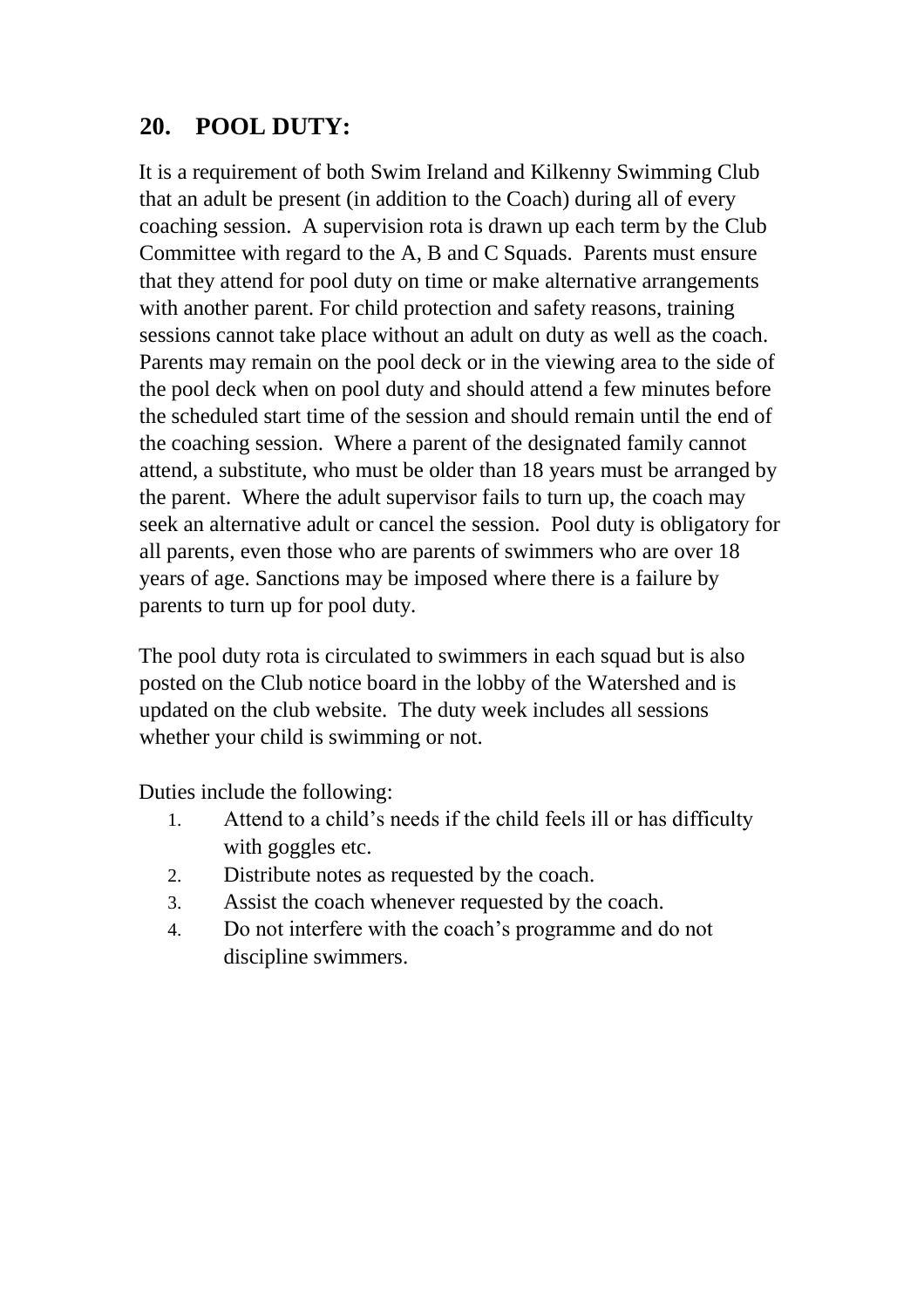### **21. COMMUNICATIONS :**

The preferred method of communication between the Club and its members is email. All members are asked to furnish an email address for that purpose. The Club may also communicate with members via text message, WhatsApp, Facebook and the Club website.

### **22. CHILD PROTECTION:**

Kilkenny Swimming Club is fully committed to safeguarding the wellbeing of its members. Every individual of the Club should, at all times, show respect, understanding for the right safety and welfare and conduct themselves in a way that reflects the principals of the Club, Child Protection and Welfare guidelines of Swim Ireland and the Guidelines contained in the code of ethics and good practice for children's sport. To ensure that the best practice is followed by Kilkenny Swimming Club we work closely with Swim Ireland to promote best practice in our Swimming Club and we comply with the Guidelines of the Code of Ethics and Good Practice for Children's Sport and Child Welfare Guidelines of Swim Ireland.

### **23. CHILD LIAISON OFFICERS AND DESIGNATED PERSON:**

Under the "Child Protection Guidelines for Parents and Officials" every Club must appoint a minimum of two Child Liaison Officers with the principal role the welfare of the children. They are available to any swimmer or parent who concerned under the Code of Ethics and Good Practice in Children's Sport or under the law of the Swim Ireland. They operate independently of the Club Committee and coaches and in confidence. The role of the designated person (who is an Officer of the Club Committee) is to report all Child Protection concerns to the Statutory Authorities. None of these take away the right of a person to report any concerns directly to the HSE.

The HSE contact is: HSE, Community Care Centre, Kilkenny – Phone No. 056 7784781 and ask for the duty Social Worker.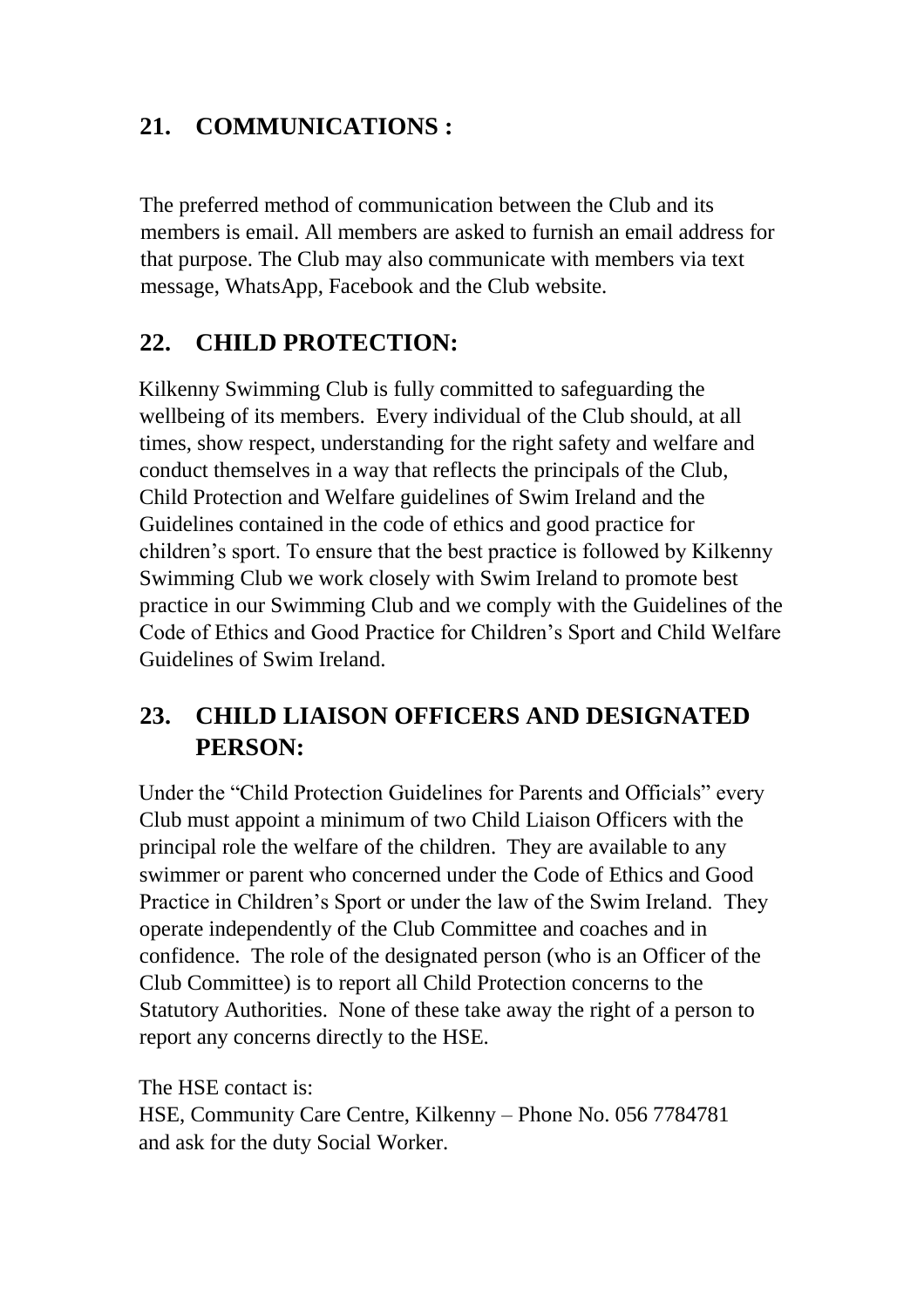### **24. CLUB CAPTAINS:**

Each year the A and B squad's swimmers elect two Club Captains, one to represent girls and one to represent boys. The election usually takes place during the autumn term with the announcement of the successful candidates made at Christmas time. Swimmers who have reached the age of 15 years are eligible to put their names forward. All swimmers in A and B Squads are eligible to vote since the role of the Captains is to provide a role model for the younger swimmers and to offer support and advice. They also act as a liaison between the swimmers and the Committee. Any swimmer who is concerned about any issue can talk to their Club Captain about it. They can also ask the Captain to bring their concerns to the attention of the Club Committee.

### **25. GALA ENTRIES:**

Attendance at galas at Club, Leinster and National level is a requirement of the Club for competitive squad swimmers  $(A, B \& C \text{ Squads})$ . The Club's emphasis is on personal improvement, improving personal best times, rather than winning or medals etc. Competitive swimming is meant to be an enjoyable experience. Galas should be planned and carefully selected in conjunction with squad coaches. This allows coaches to plan their training programme towards specific galas. It also assists in developing the team spirit within the Club. Gala information is given out through the squad coach or via the noticeboard, the website or by email. The coach will discuss with each swimmer which galas they should attend and which events to enter. Swimmers can lose too much training time going to unnecessary galas. It is important that swimmers do not miss training sessions before and after galas as these sessions are crucial to the coach's programme. Gala details and Gala Entry Forms are posted on the clubs website a few weeks prior to the gala events taking place. Swimmers need to use the Gala Entry Form on the website to enter events in which they want to compete. Fees payable are calculated and are paid through the online form using a Debit/Credit card or PayPal. (\*\*Note: this is the only method of payment the club accepts). An email notification confirming payment is sent back to the payee. The Gala Secretary processes the entries and forwards a "hytek" file to the respective Gala officials. When everything is confirmed an "Entry List" including swimmers and their events is posted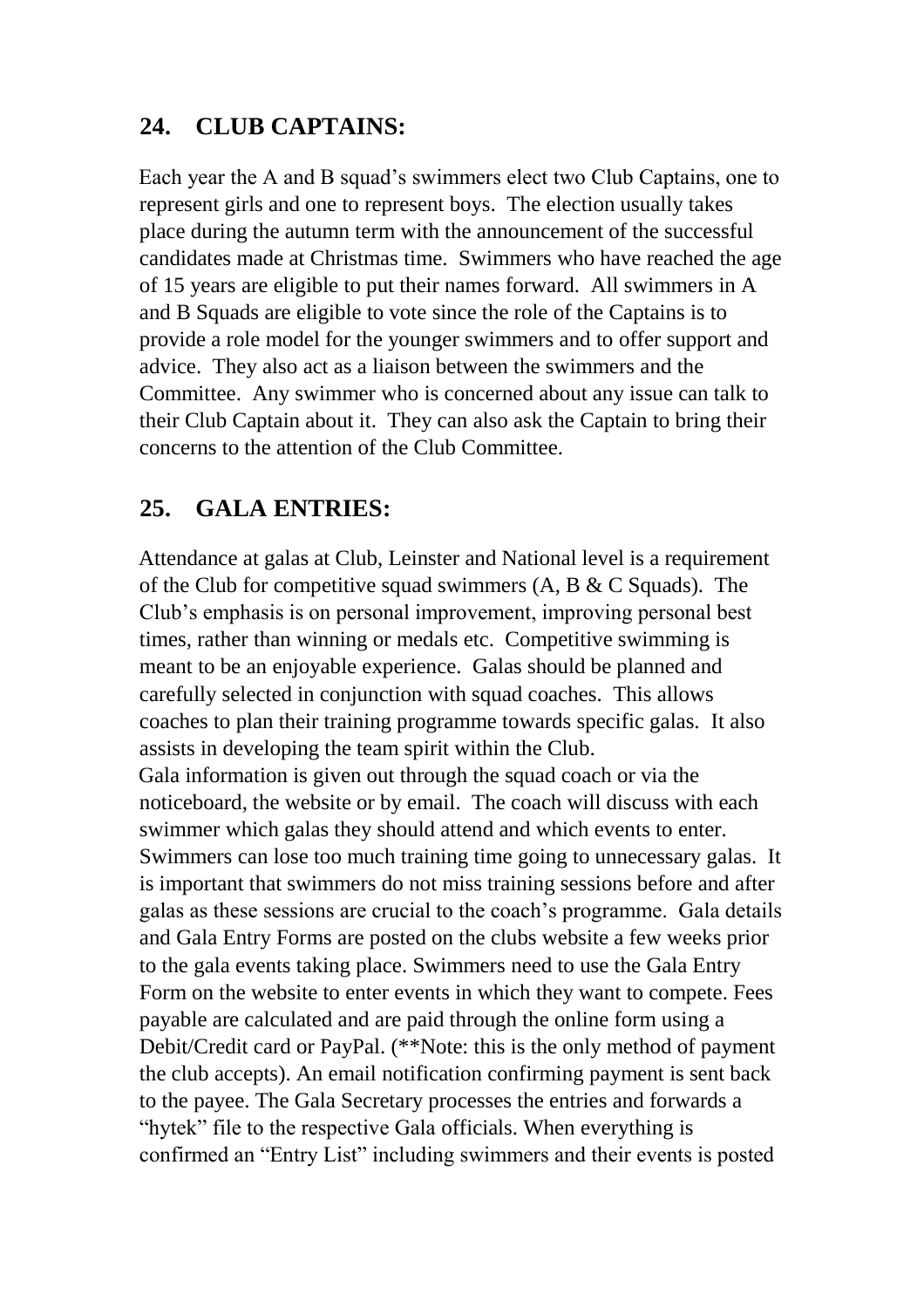on the website and swimmers are expected to double check that all is as originally entered.

**The Gala Secretary will not accept late entries (deadline highlighted on entry form) or "phone entries" under any circumstances and no gala entries will be processed without the correct fee. If a scratch occurs after the Entry deadline a refund will not be made available, as the club will have paid the fees to the gala hosts who in turn do not refund the club. Only swimmers that meet the qualifying criteria for major galas will be allowed enter.**

#### **26. AT GALAS:**

For every Gala, the Club appoints a Team Manager who is in charge on the day. The Club also endeavours to ensure that a coach is present for each gala, although this may not always be the case. Swimmers should report to the Team Manager and the coach (if present) when they arrive at the pool and before they leave. Swimmers should wear a Club hat for each race. They should also wear Club gear when poolside as much as possible. Swimmers are expected to remain with their team for the duration of the gala and support their team mates in each race. Any swimmer who, having entered a gala, decides not to swim at the gala or decides not to swim in one or more event, must notify the Team Manager prior to the commencement of the gala. Failure to do so may result in the Club being fined by the gala organisers, in which case the fine will be passed on by the Club to the relevant swimmer and will be payable by them or their parents. Any swimmers taking part in medal ceremonies are required to wear their Club gear.

### **27. TEAM MANAGER:**

The role and duties of the Team Manager are as follows:

- 1. Liaise between the Club and the gala officials.
- 2. Supervise the Club team members while poolside.
- 3. Submit scratch sheets to the gala organisers prior to the commencement of the gala.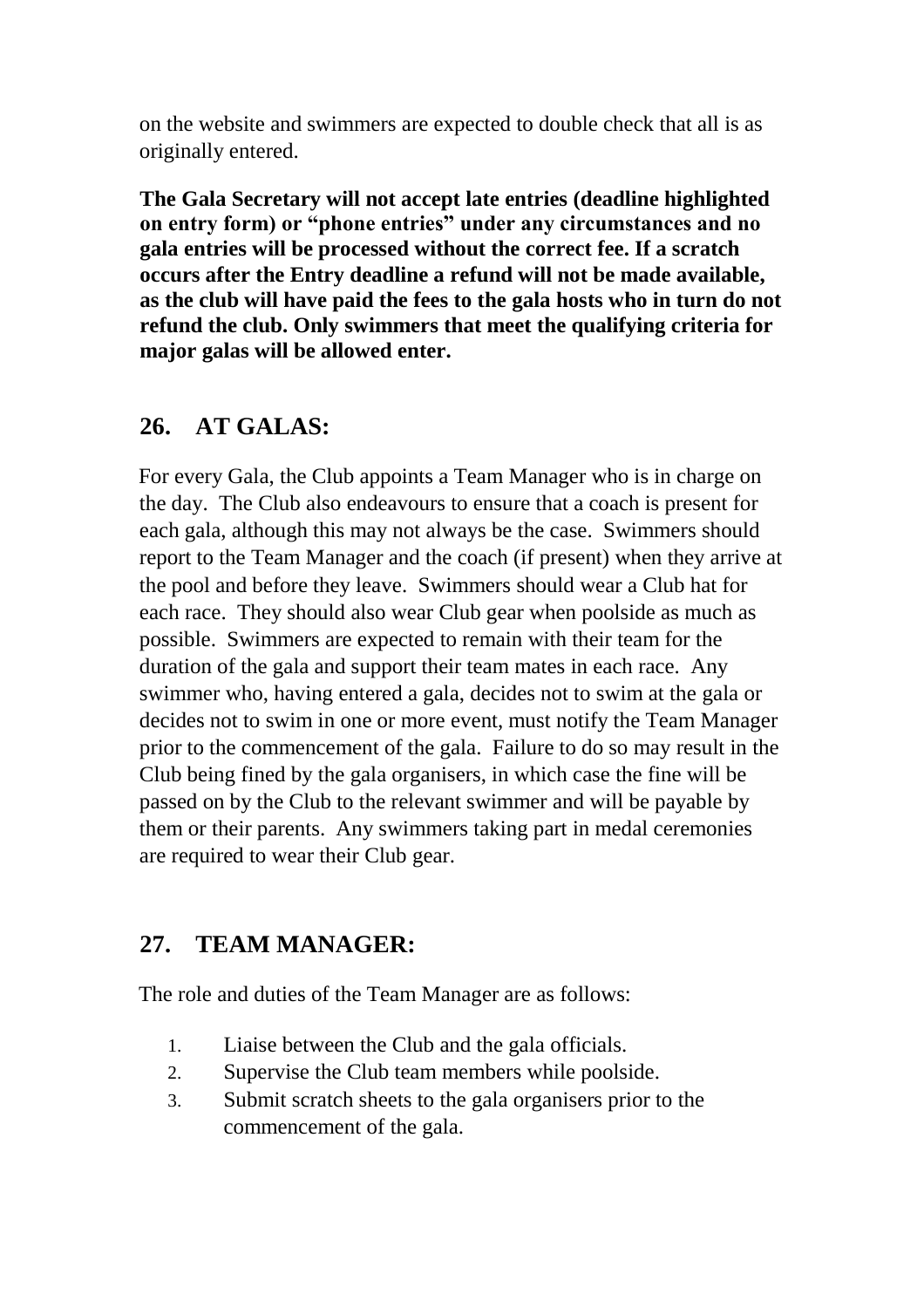- 4. Collect the heat sheets from the gala organisers and make sure each swimmer knows the event they will be competing in and the lanes in which they will be swimming.
- 5. Ensure each swimmer lines up for their event in a timely manner.
- 6. Only the Team Manager will be permitted to make representation/ complaints etc. to the gala organisers on behalf of the Kilkenny Swim Team swimmer and to acquire the nature of any DQ.
- 7. Submit a written report to the Club Committee if there are any incidents at the gala which should be brought to the Committee's attention.

## **28. GALA OFFICIALS:**

Attendance at some galas is dependent upon the Club providing gala officials (usually Leinster and National galas). All parents of swimmers attending a gala are required to make themselves available to act as gala officials for each gala which their children attend. Usually, the parents are asked to act as timekeepers for a session or part of a session. Timekeeping is usually carried out by two people in each lane. Due to electronic timekeeping at most galas, the duty is not very onerous. The Club can be fined for failure to provide gala officials, in which case the fine will be passed on to the parent who did not fulfil their gala rota duty. The club is also required to have a designated number of trained officials, which have duties within galas, the club holds courses to train parents into these roles. It is a requirement of the club that at least one parent of each swimmer take part in level 1 official's course, a short course for timekeeping.

### **29. ATTENDANCE AT GALAS – PARENTS :**

Parents are responsible for transporting their children to and from galas, and looking after their children at galas. Parents should also ensure that children have adequate food and drinks at galas and should generally support their children at the gala. In the event that a parent cannot accompany their child to a gala, they must appoint a responsible adult to act as chaperone for their child for the duration of the gala. This applies to all swimmers, regardless of age. Chaperones should ensure that they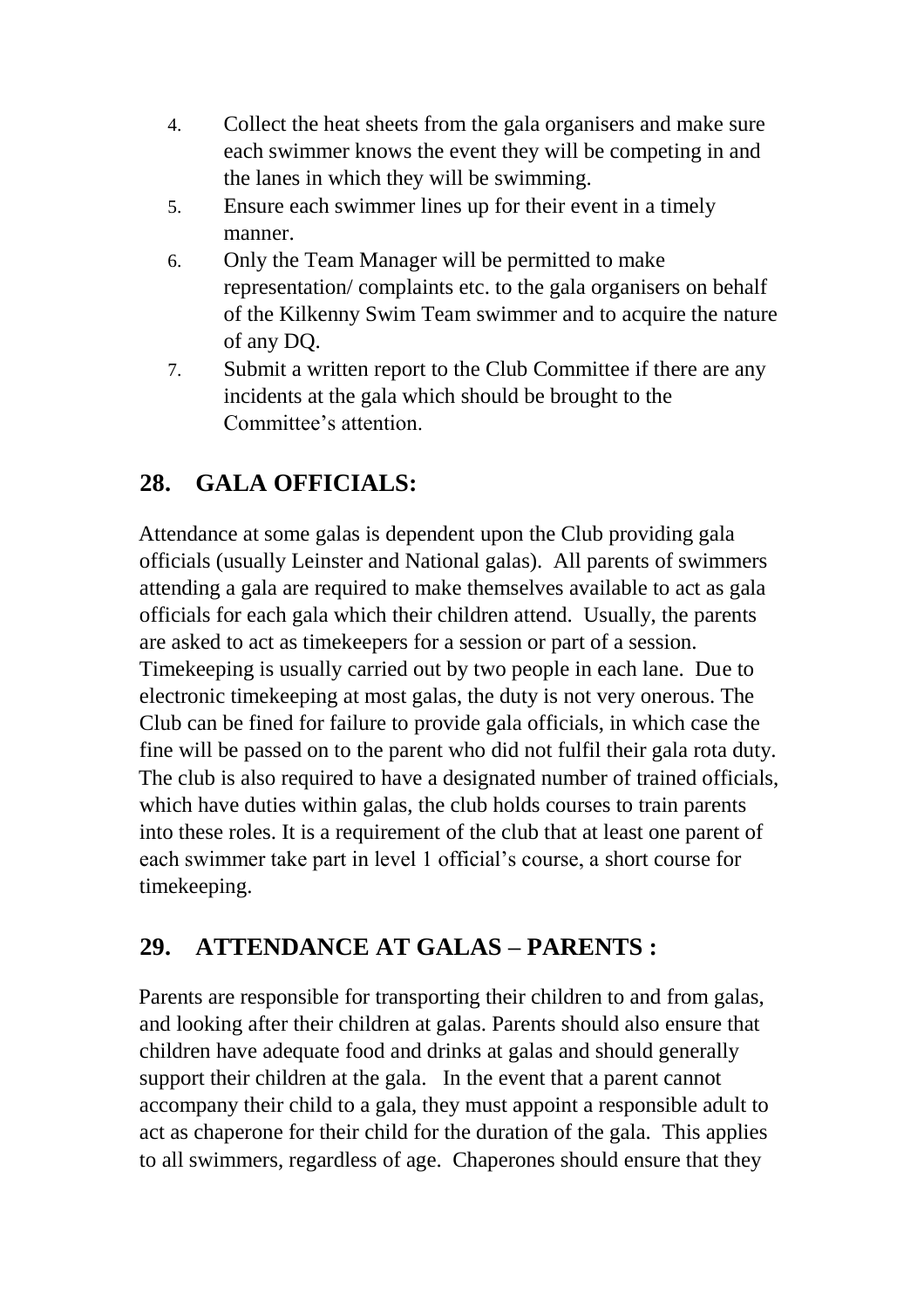have the swimmer's home telephone number and that they are aware of any medical condition, and any specific medicines which may be required. Chaperones should ensure they have adequate insurance cover when transporting other swimmers and should not carry more than the permitted number of passengers in their car. All swimmers should wear a seatbelt.

## **30. ATTENDANCE AT GALAS – SWIMMERS:**

Remember that you are representing your Club and that your behaviour should always reflect the Club's good image and reputation. You should always follow the Coach and Team Manager's instructions and let the Team Manager know when you are leaving the main group. You should try your best in all your events. Damage to property, unacceptable behaviour, refusal to do as instructed, unauthorised absences from the group or other forms of insubordination may result in suspension for the remainder of the gala and other possible punishment before being allowed to training sessions.

Some things you should bring with you to galas:

- Water or sugar-free soft drinks
- Kilkenny Swimming hat
- Swimming togs and change of swimming togs
- Plastic bags for wet gear
- Flip flops or other poolside shoes
- Club gear/tshirt
- Towels
- Spare goggles
- Food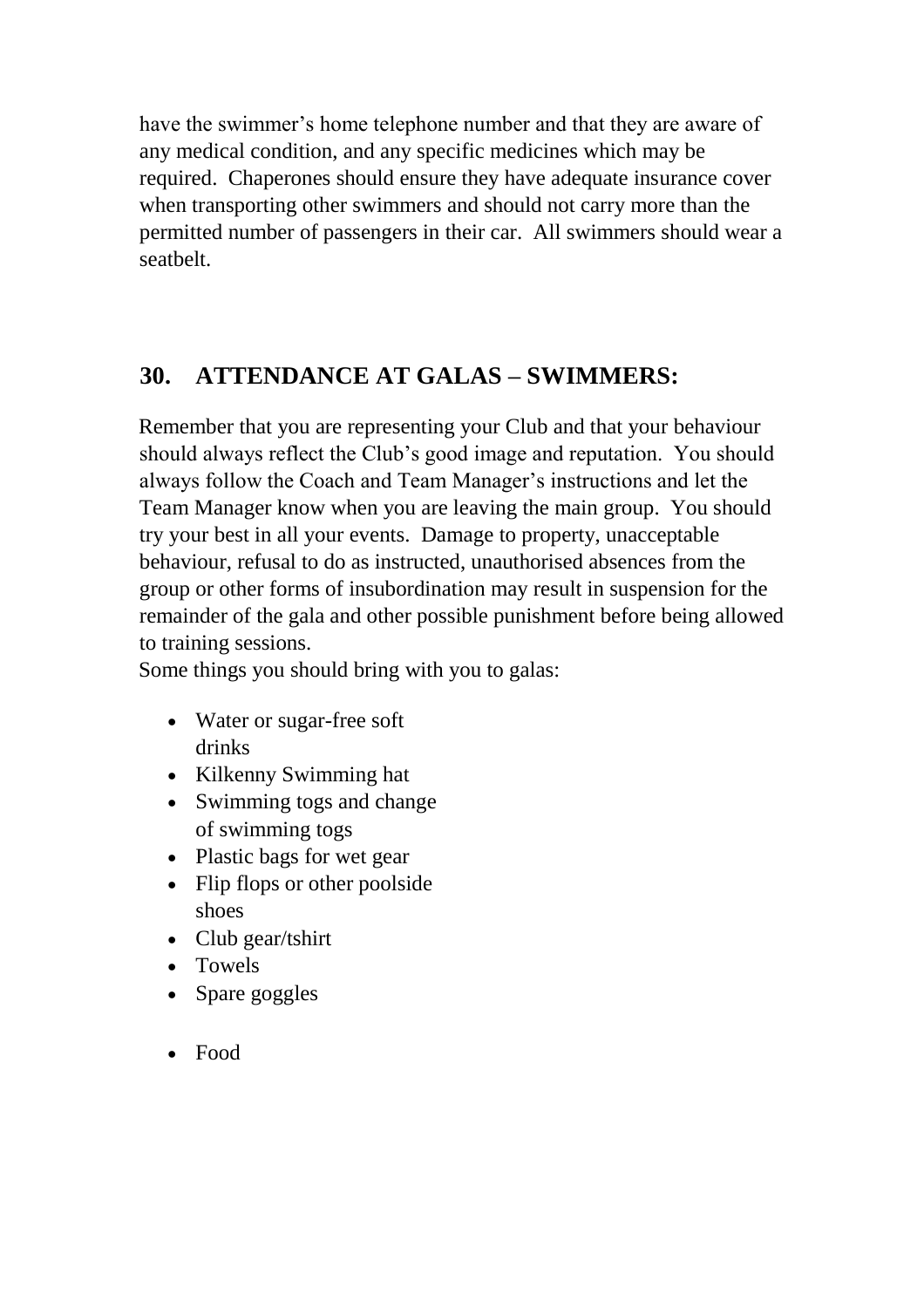### **31. RELAY TEAM SELECTION PROCEDURE:**

It is Club policy that the relay team selected will always be the strongest available. Where possible, when swimmer numbers justify, more than one relay team will be entered. Relay teams are selected by the Coach. In the absence of the Coach, the team will be selected according to Club criteria by the Team Manager. Swimmers who fail to make themselves available for an earlier team event may be disregarded. To facilitate selection, all swimmers must report to the Coach/Team Manager on arrival and notify them of departure.

#### **INDIVIDUAL STROKE RELAYS:**

The Team shall comprise the four fastest swimmers who otherwise comply with the requirements of the event. The following shall be the procedure for evaluating the above:

- 1. Performance at the same stroke and distance at the Gala
- 2. Performance at the same stroke at the next closest distance at the Gala.
- 3. Official personal best time according to the latest edition available prior to the Gala where a sufficient number of swimmers do not have times according to 1, 2 or 3 above, the team will be selected by the Coach or the Team Manager (if coach is not present) .

#### **MEDLEY TEAM RELAYS:**

The team shall be selected based on the above criteria, but to give the lowest combined time.

## **32. AWAY TRIPS:**

In Kilkenny Swimming Club, away trips are defined as those trips where the Club organises all aspects of the trip, including accommodation and travel arrangements, in particular, the warm weather training camp in La Santa, Lanzarote. On away trips, the Club is responsible for swimmers from the time the bus leaves the pool until it returns to the pool. Any adults travelling on an away trip can be appointed by the Club to act as